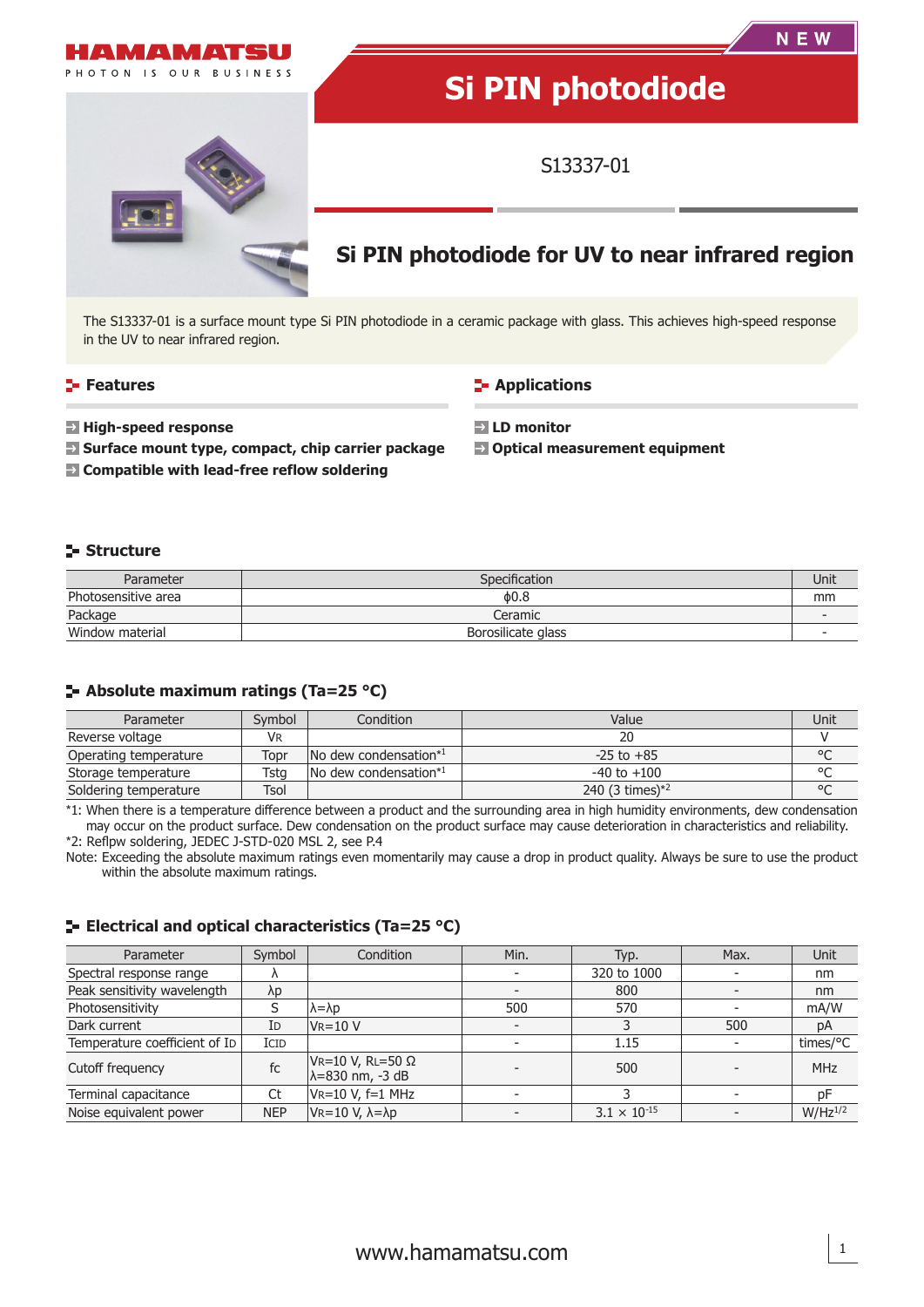# **Spectral response**





KPINB0453EA

KPINB0455EA

KPINB0454EA

#### (Typ. Ta=25 ˚C) 100 pA H ╅╅╫╫ W 10 pA Dark current Dark current Ш THT T THE T m 1 pA TTTTT 100  $fA$ <sub>0.01</sub> 0.01 0.1 1 10 100 Reverse voltage (V)

**P** Dark current vs. reverse voltage

**Terminal capacitance vs. reverse voltage**



### **Photosensitivity temperature characteristics**

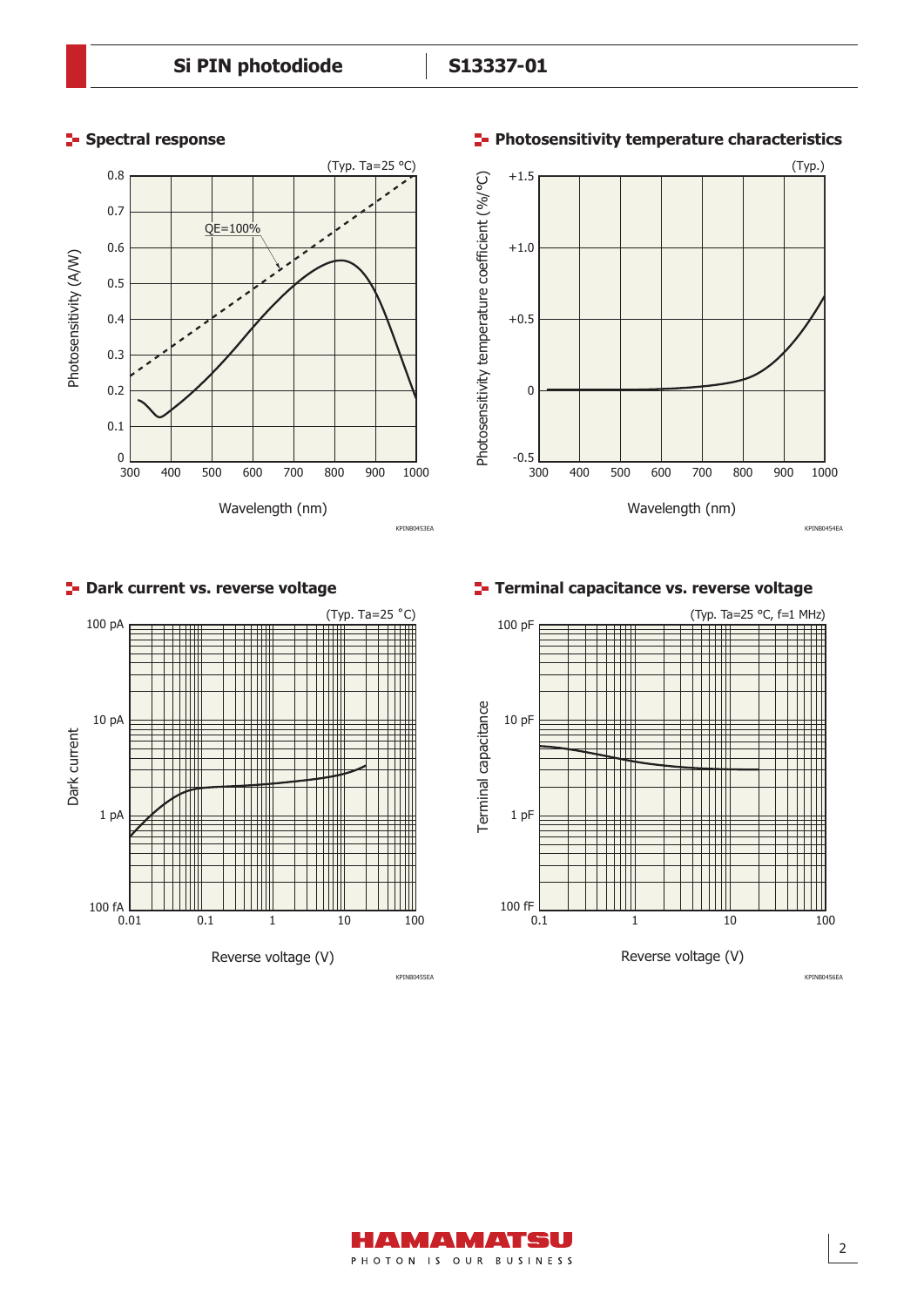



#### **P** Dimensional outline (unit: mm)





Tolerance unless otherwise noted: ±0.1 Chip position accuracy with respect to package center -0.2≤X≤+0.2 -0.2≤Y≤+0.2

KPINA0127EA

#### **F** Recommended land pattern (unit: mm)



KPINC0041EA